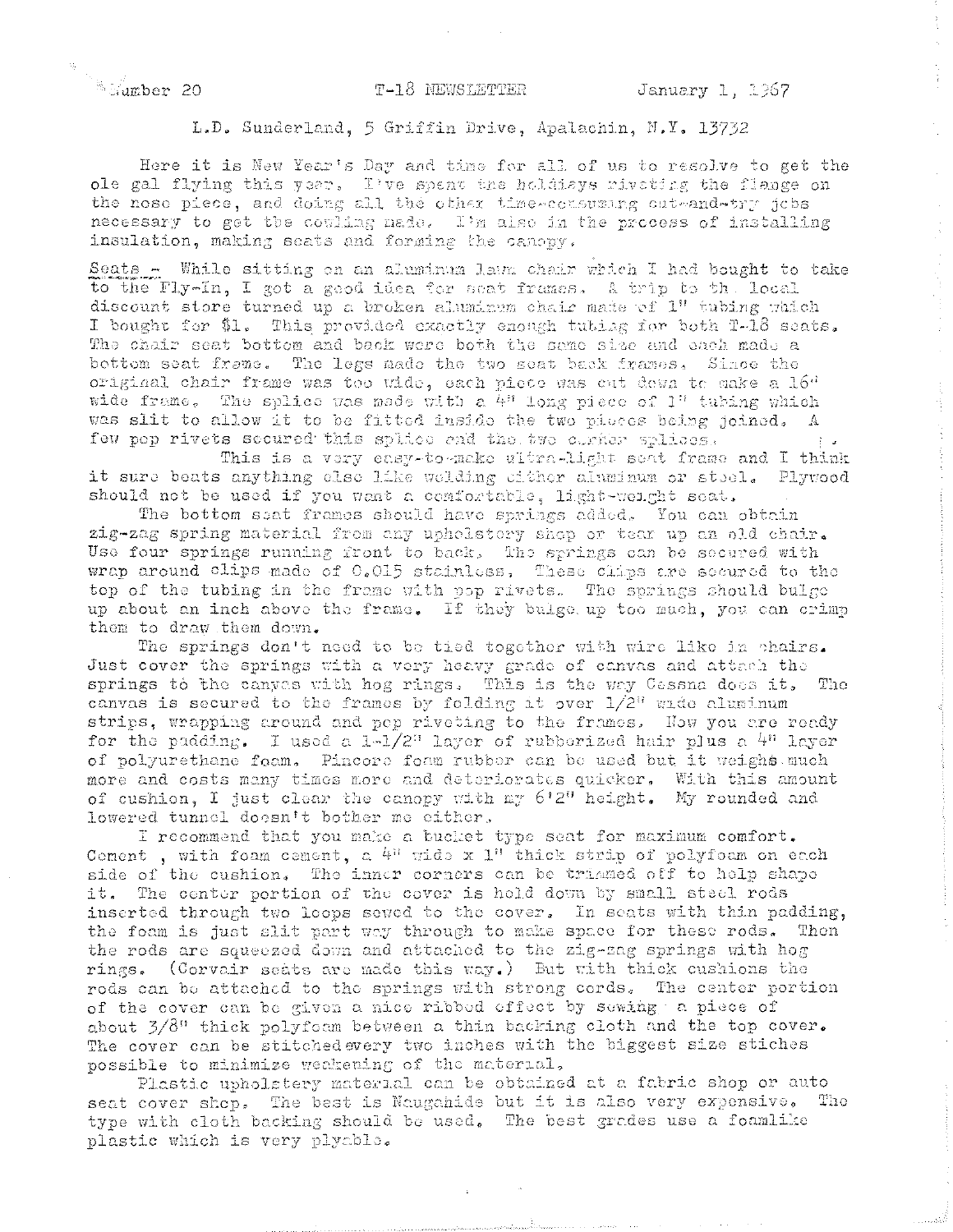فبالمرداء

Ordinary sewing machines have a tough time with heavy plastic so you should use a heavy duty machine. In our area, it is possible to lease a heavy duty machine,

Backs of seats need not be padded so well. I am using canvas stretched over the frames with no springs. Over this I am using 1" polyfoam with the sides built up similar to the bettom cushions. Even with this thin back cushion and my rudder pedals located as par the plans, my knees just barely clear the instrument panel. If you are over 6' you don't have any extra leg room, John doesn't recommend a back-pack parachate for this reason, so make the bottom seat cushion removable so you can use a seat type chute.

For the most comfort, make the seat bottom angle the same as the  $3/4$ " angle shown on the side of the tunnel in the plans. This distributes the support more evenly along your legs. If you cut a hole in the top deck aft of the seat, there is no need to have fold down seat backs. This is by far the simplest arrangement.

Cowling  $-$ , Supports for the cowling outlets (or gils) have usually been fabricated from 1/4" steel tubing with a 1" strip of 4150 welded to it to \* form a flange. The support is riveted at the top and bottom of the gil to the 0.040 flange on the edge of the firewall. If you have some extra  $3/4$  $x$  3/4 aluminum angle, this will serve the purpose, Just trim off one leg of the angle, making it  $3/4 \times 3/8$ . Bend this to form the shape of the gil. Remember, the area of each outlet should be no bigger than the inlet, or about 27 sq. in. on each side, for minimum drag.

If you use Lee Hamlyn's fiberglas nose and bottom cowling you won't have any clearance problems for there is plenty of room for an alternator and a cross-over exhaust system. There isn't much extra clearance over the top plugs but it appears to be adequate. Lee does real nice fiberglas work.

One feature of this cowling is that it has nice big access doors which nakes nearly everything on the engine accessible, without remeving the cowling. The cut-outs are so large that the doors form a part of the load bearing structure. Remember this when allocating fasteners. I have added a diagonal brace across each opening for extra support.

Chromate Applicator ~ If you don't want to have to clean a brush or spray gun every time you need to chromate a small part or faying surface, just keep a piece of polyfoam handy, tear off a small piece of it and dip it in the chronate with a pair of pliars. It works better than a brush and doesn't need to be cleaned since it can be thrown away after use,

Flex Shaft - Since the tria system flex shaft seems to be hard to find. ITII continue to handle it for \$3.00 a set until further notice,

Marking Dye - Lucius (Lu) Bigelow, 17 Crescent Ave., Sumter, S.C., 25190 the new owner of Sport Aero sends this tip. Just print your aluminum parts with ordinary shellec before seribing. After entting, the shellac washes off with alcohol and the metal is not scratched. If you haven't heard, Sport Aero has just about everything you need to build the T-18.

Wheel Retainer Bolts - I still have a few  $7-1/4$ " long wheel retainer bolts for 75¢ per set so get them while they last. If you haven't learned yet, you had better note that the various good deals we have come up within the past have a way of evaporating so don't procrastinate.

Kits - Very fow people are able to buy sheet and aluminum tubing kits anywhere in the country for the prices we can obtain through our distributor. You can probably save enough on the cost of one sheet to pay shipping on the entire kit halfway across the country, Someone in Detroit was paying over \$30, per sheet and we get it for half that. Some people hesitate to buy the kit because it doesn't contain 15 foot sheets for the side skins.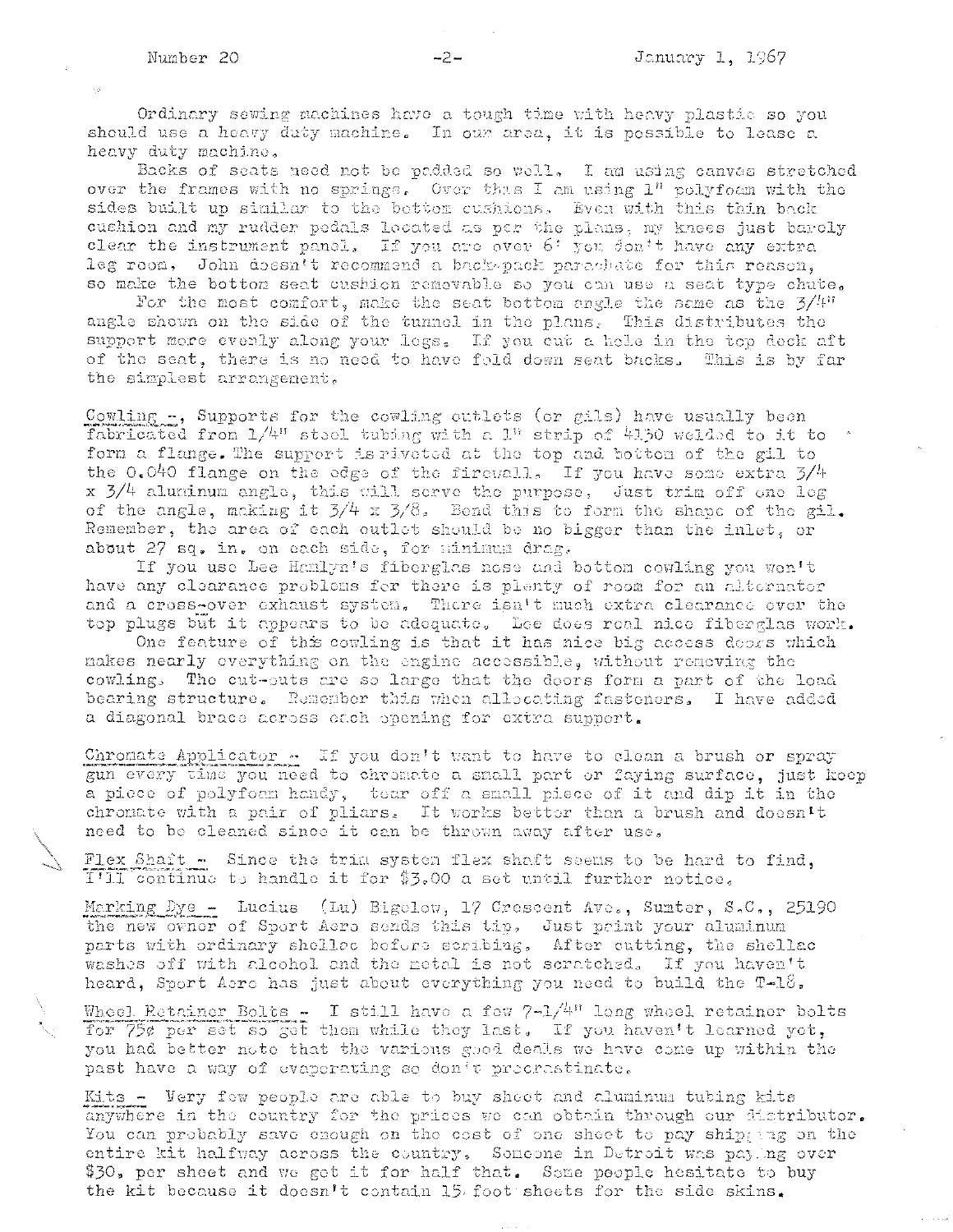Believe me, the little flush splices in the side shins will be the least of your worries and by the time you get the T-18 completed you will wonder why you even gave them a second thought.

Your sheet material will be shipped inmediately, tubing will be shipped when we receive 5 orders. Complete kit is \$335. and a partial kit is \$260.

Bob Gaede the unable to produce canopies because of a lack of Canopies facilities so I bought his plaster nold. I have spent nearly a month putting two layers of fiberglas over it so now I am ready to make a canopy. But I'm not making any for sale. Hepefully canopies will be available very soon, however, for someone with vacuum forming equipment is tooling up to produce them. As soon as they are available, it will be announced in the Newsletter.

Fuselage Templates - I have just bought back the fuselage skin templates which I had used and will nake then available to anyone desiring to pay the shipping from whoever used then last plus \$3, to no for the cost of replacement. The rules are: 1. They may be kept a maximum of one week per person. 2. No drilling or Whitney punching will be done through template holes. A transfer punch must be used. It will be supplied. Dick Cavin also has two sets of templates.

Another First Flight - Herman Rassler, T-18 #24 of 98 Constitution Ave., Henderson, Nevada, made his first flight in October, 1966 and already has 50 hours completed. With 125 hp Lyc turning a  $65 \times 68$  Flotrop prop at 4000 feet, max. rpm is 2950 and at 2800 he gets 172 mph average ground speed! At 10,000 feet it still climbs at 850 ft/min. Stall is straight ahead, not tricky. He is very very happy. Watch for more details in noxt Newsletter.

601 Assembly - There isn't sufficient clearance between the fittings and the flange on 601 bulkhead to permit riveting, Therefore, I recommend that the fittings be riveted after 601 has been riveted in place. This might make the Hi-Shears impossible to instal so just use bolts instead. Some people have had so much trouble riveting 601 that it was buldged back slightly and made the wing difficult to install.

Riveting - by B.C. Roemer, Manitowick Waters, Wisc.

Past newsletters have gleamed with good tips and one of my favorites was the annealing of AN rivets. To me this is a must.

I ran into a problem in some "tight to buck places". If the ship head deformed and rivet had to be replaced, I drill it cut using a  $1/16$ " pilot<br>drill and then (for flush heads) a #25 drill, carefully. The head will spin off and you can punch the bucktail out. (Or work it out with pliers.) Do not drill on through with the  $#25$ .

Now comes the problem: Dimpled holes are always larger than the rivet body to start with, so rivet is loose in a normal hole. While seating, before the shop head forms, the body of rivet swells until it is stopped by the sheet holes. Most any rivit (especially hard cnes) in dimpled holes. will enlarge the hole as it takes some force to stop the expansion of the body of rivat.

If a 4-4 was the original rivit and you use another 4-4 so much of the length will be used up swelling to the calarged sheet hole, that you won't have enough left to form a proper thickness samp head. So you could use a  $4 - 5.$ 

Now the problem of bucking a longer rivet in a loose "hard to get at" hole and not bending the sten, is a dardy. It's almost impossible with hard rivets.

I set up the Whitney punch into a squeeze riveter. Take a 4-5 annealed) drop the head in the base and center the stem on the plunger.